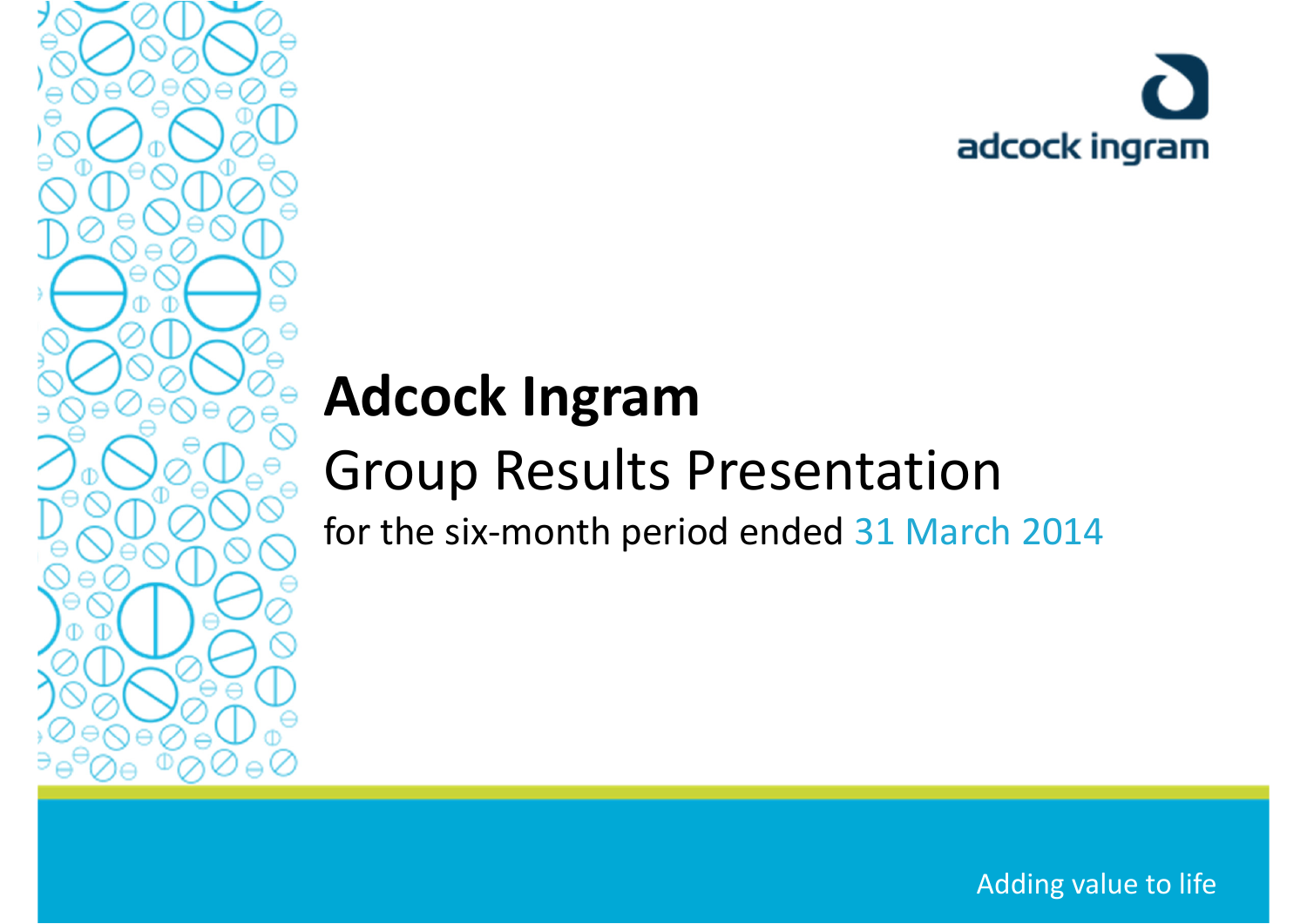## **Table of Contents**

- •**•** Financial Results
- •Regulatory Environment
- •• In-Market Performance
- $\bullet$ • Outlook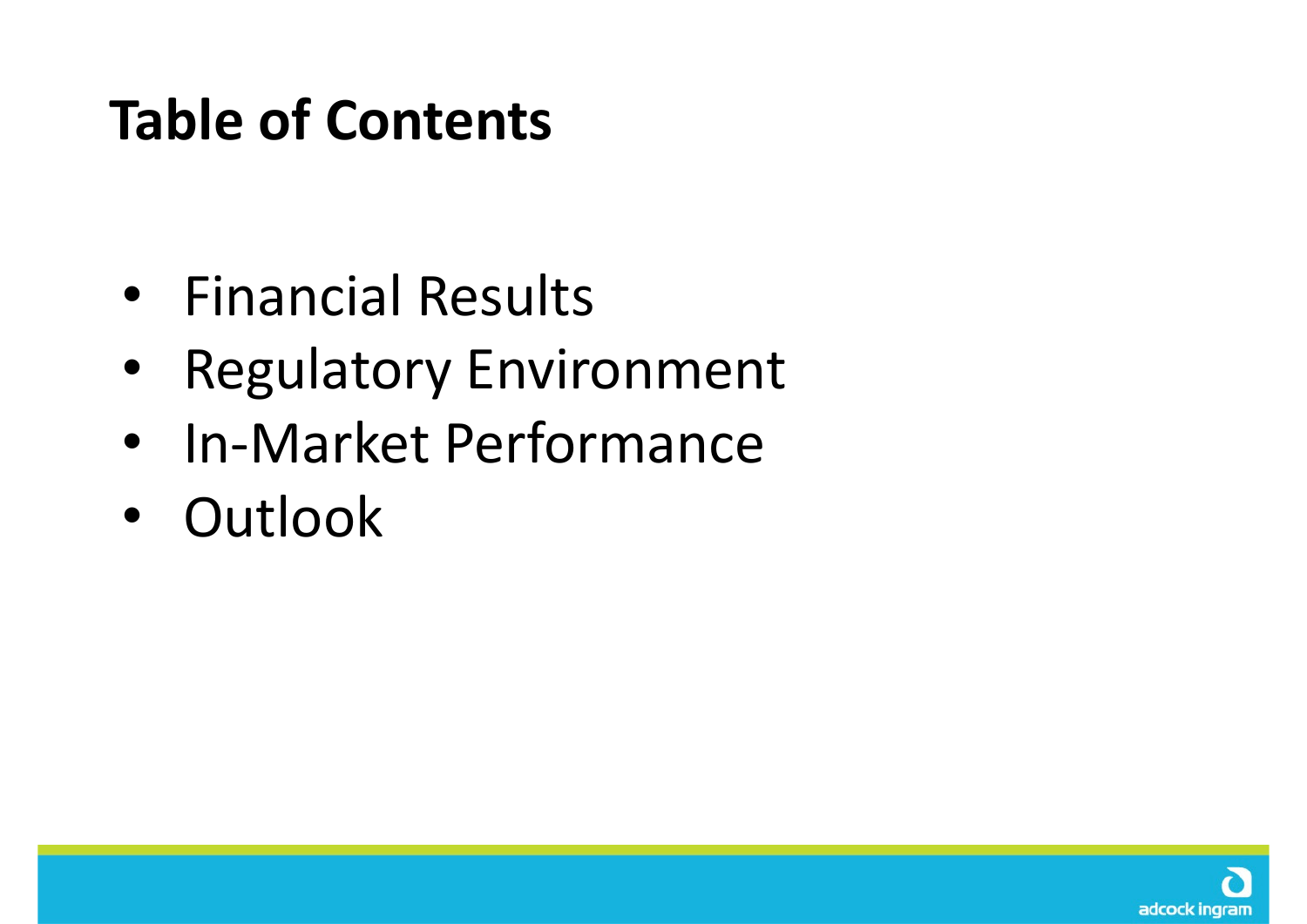

# Financial Results

for the six‐month period ended 31 March 2014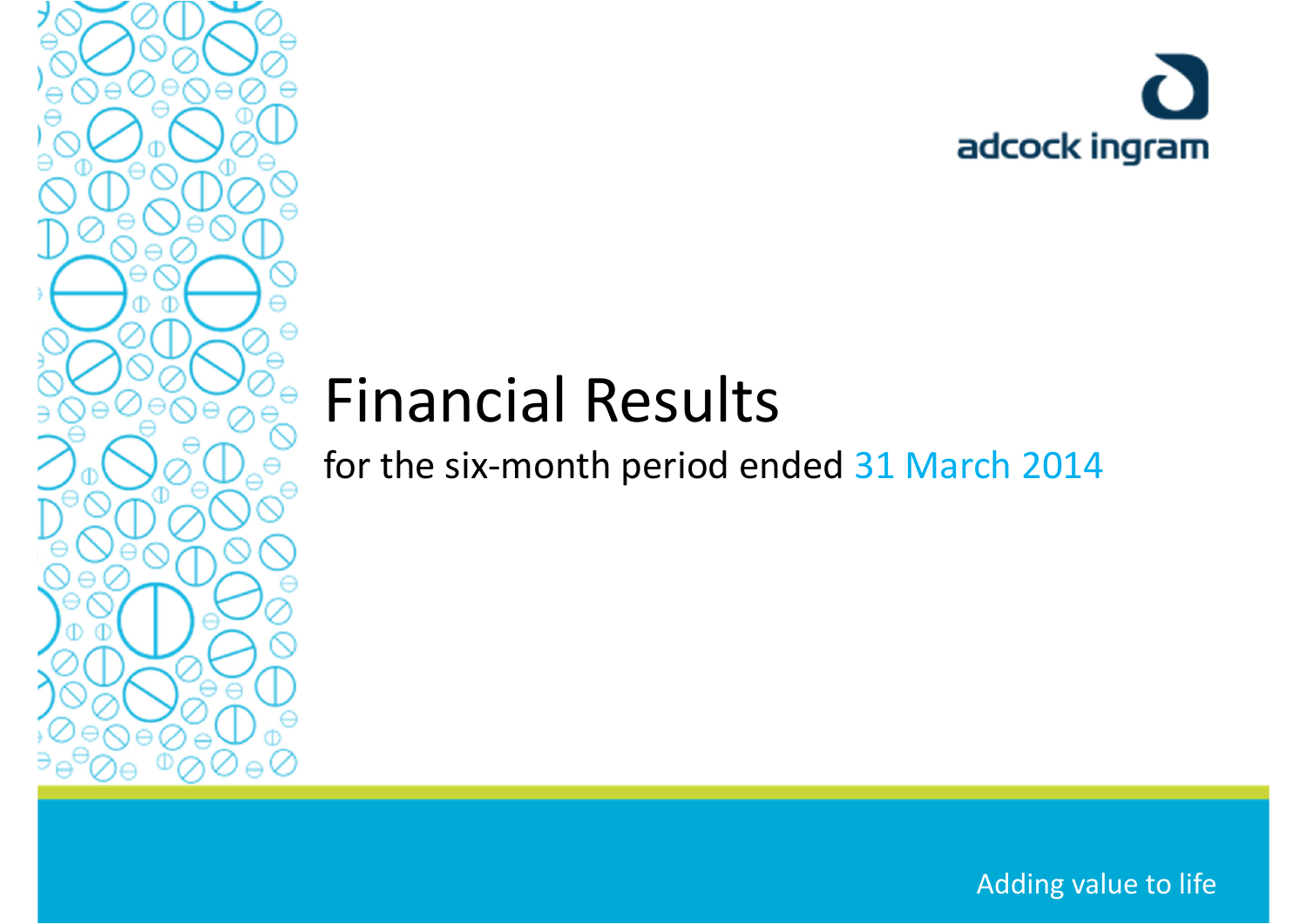#### FINANCIAL RESULTS *Income Statement*

|                               | 2014<br>R'm | 2013<br>R'm | Var<br>R'm |
|-------------------------------|-------------|-------------|------------|
| <b>Turnover</b>               | 2,420.5     | 2,341.8     | 78.7       |
| Gross profit                  | 845.9       | 982.7       | (136.8)    |
| Gross profit %                | 34.9%       | 42.0%       |            |
| <b>Operating expenses</b>     | (730.2)     | (585.4)     | (144.8)    |
| Selling and distribution      | (372.2)     | (287.1)     | (85.1)     |
| <b>Marketing</b>              | (103.6)     | (97.3)      | (6.3)      |
| Research and development      | (49.2)      | (52.1)      | 2.9        |
| Fixed and administration      | (205.2)     | (148.9)     | (56.3)     |
| Trading profit                | 115.7       | 397.3       | (281.6)    |
| Non-trading (expenses)/income | (113.8)     | 28.1        | (141.9)    |
| <b>Transaction costs</b>      | (91.0)      |             | (91.0)     |
| <b>Impairments</b>            | (5.9)       |             | (5.9)      |
| Share-based payment expenses  | (16.9)      | (14.3)      | (2.6)      |
| Foreign exchange gain         |             | 42.4        | 42.4       |
| Operating profit              | 1.9         | 425.4       | (423.5)    |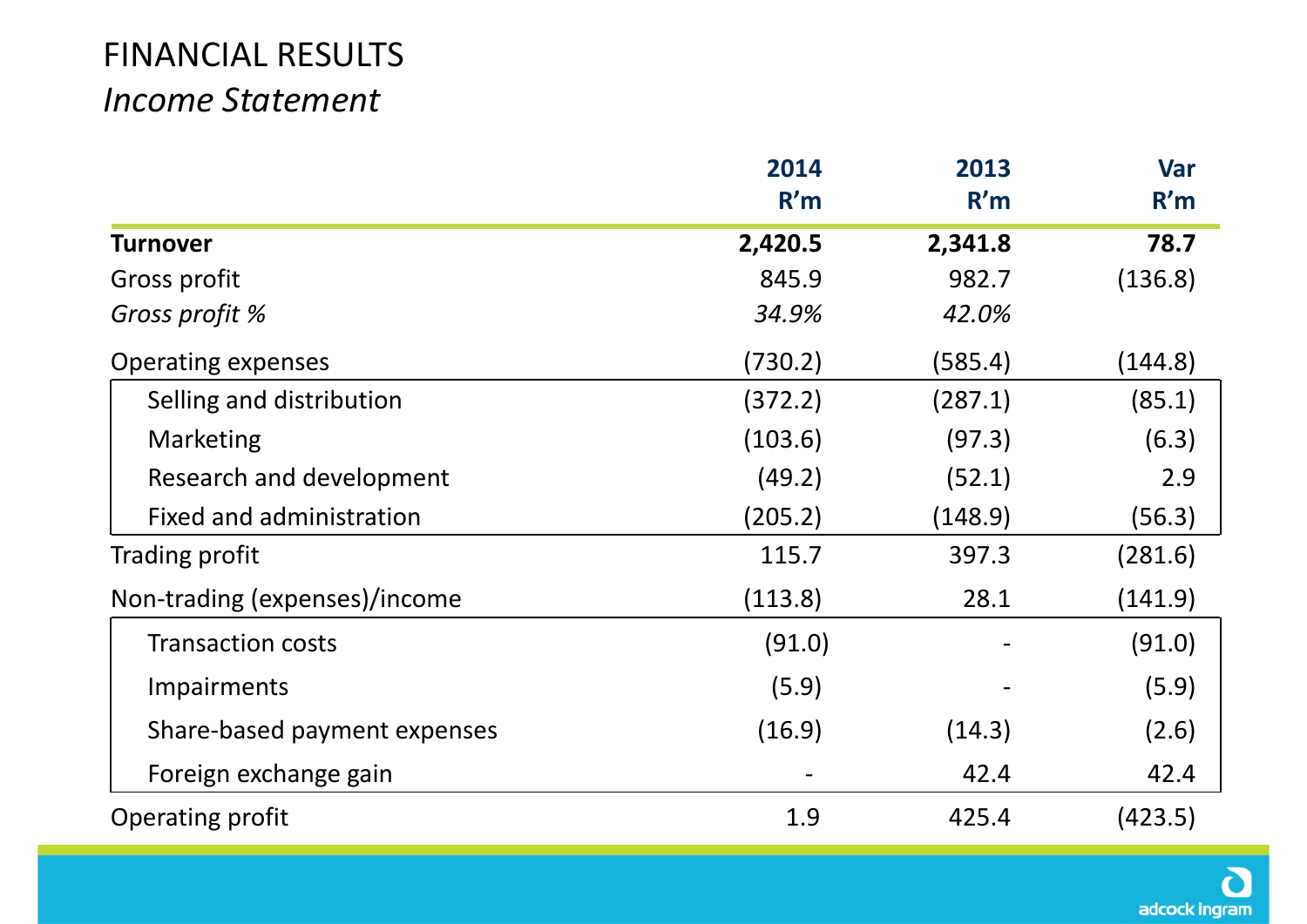### FINANCIAL RESULTS *Income Statement (continued)*

|                           | 2014<br>R'm | 2013<br>R'm | Var<br>R'm |
|---------------------------|-------------|-------------|------------|
| Operating profit          | 1.9         | 425.4       | (423.5)    |
| Equity accounted earnings | 23.8        | 33.3        | (9.5)      |
| Income from investments   | 6.5         | 7.8         | (1.3)      |
| Net financing costs       | (51.1)      | (16.1)      | (35.0)     |
| (Loss)/Profit before tax  | (18.9)      | 450.4       | (469.3)    |
| <b>Taxation</b>           | (19.0)      | (127.0)     | (108.0)    |
| (Loss)/Profit after tax   | (37.9)      | 323.4       | (361.3)    |
| <b>Minority interests</b> | (4.0)       | (6.2)       | 2.2        |
| Net (loss)/profit         | (41.9)      | 317.2       | (359.1)    |
| HEPS (cents)              | (23.0)      | 188.1       | (211.1)    |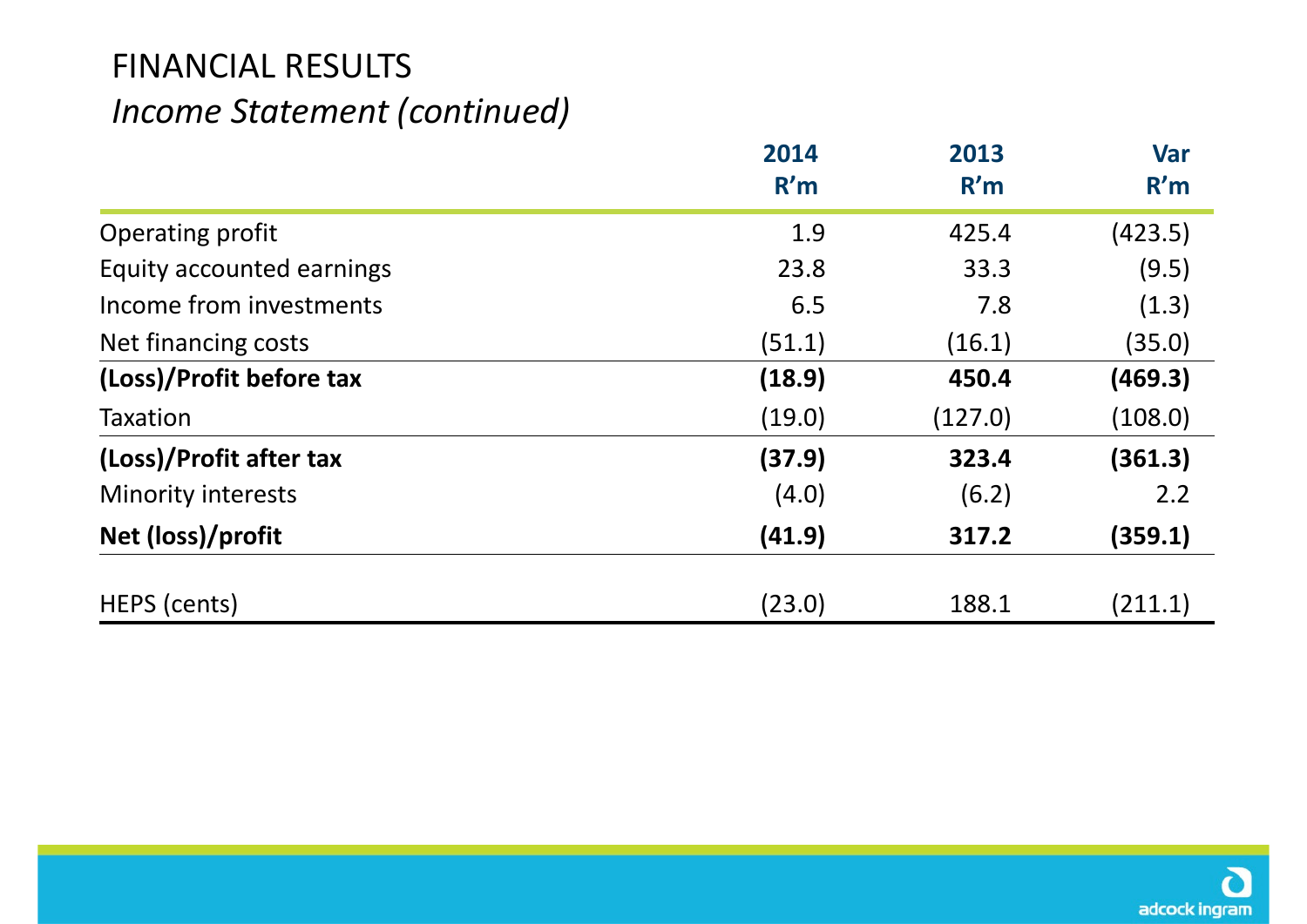|            |                         | 2014<br>R'm     | $+/-$<br>% | 2013<br>R'm |
|------------|-------------------------|-----------------|------------|-------------|
|            |                         |                 |            |             |
|            | Turnover                | 734.1           | (19.0)     | 906.1       |
| <b>OTC</b> | <b>Gross Profit</b>     | 325.2           | (32.3)     | 480.3       |
|            | $GP\%$                  | 44.3%           |            | 53.0%       |
|            | Selling, distribution & |                 |            |             |
|            | marketing expenses      | (174.6)         | 10.4       | (158.2)     |
|            | <b>CAM</b>              | 150.6           | (53.2)     | 322.1       |
|            | CAM%                    | 20.5%           |            | 35.6%       |
| 2014       |                         |                 | 2013       |             |
|            |                         | <b>TURNOVER</b> |            |             |
|            |                         |                 |            |             |
| 41%        |                         |                 |            |             |
| 59%        |                         | Non-SEP         | 50%        | 50%         |
|            |                         | <b>SEP</b>      |            |             |
|            |                         |                 |            |             |

CAM <sup>=</sup> Contribution after marketing expenses

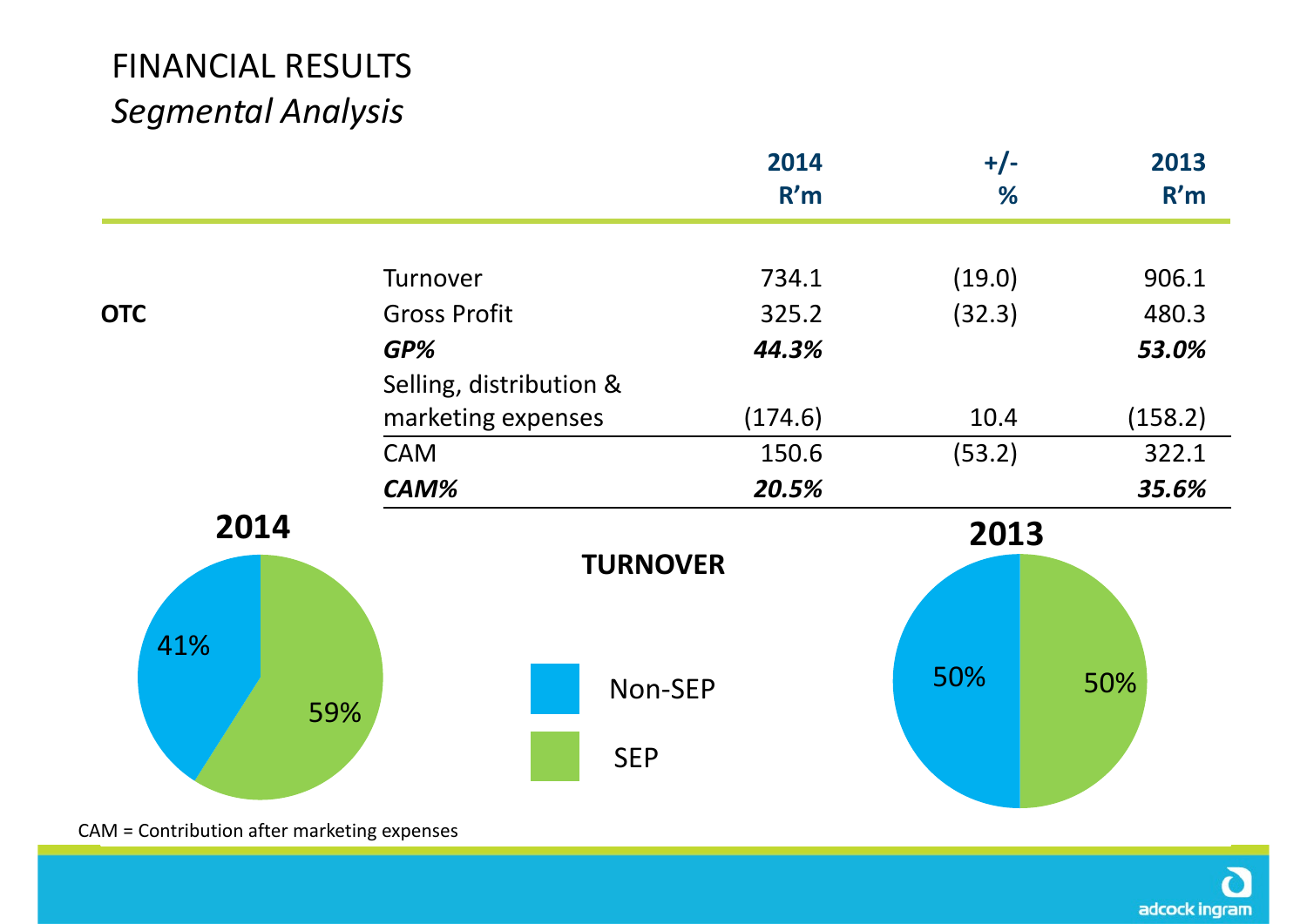|                     |                         | 2014<br>R'm | $+/-$<br>% | 2013<br>R'm |
|---------------------|-------------------------|-------------|------------|-------------|
|                     | Turnover                | 975.0       | 13.8       | 856.7       |
| <b>PRESCRIPTION</b> | <b>Gross Profit</b>     | 296.0       | (5.1)      | 312.0       |
|                     | GP%                     | 30.4%       |            | 36.4%       |
|                     | Selling, distribution & |             |            |             |
|                     | marketing expenses      | (147.2)     | 10.0       | (133.8)     |
|                     | <b>CAM</b>              | 148.8       | (16.5)     | 178.2       |
|                     | CAM%                    | 15.3%       |            | 20.8%       |
| 2014                |                         |             | 2013       |             |
|                     | <b>TURNOVER</b>         |             | 42%        |             |
| 42%<br>58%          | <b>Generics</b>         |             |            | 58%         |
|                     | <b>Branded</b>          |             |            |             |

CAM <sup>=</sup> Contribution after marketing expenses

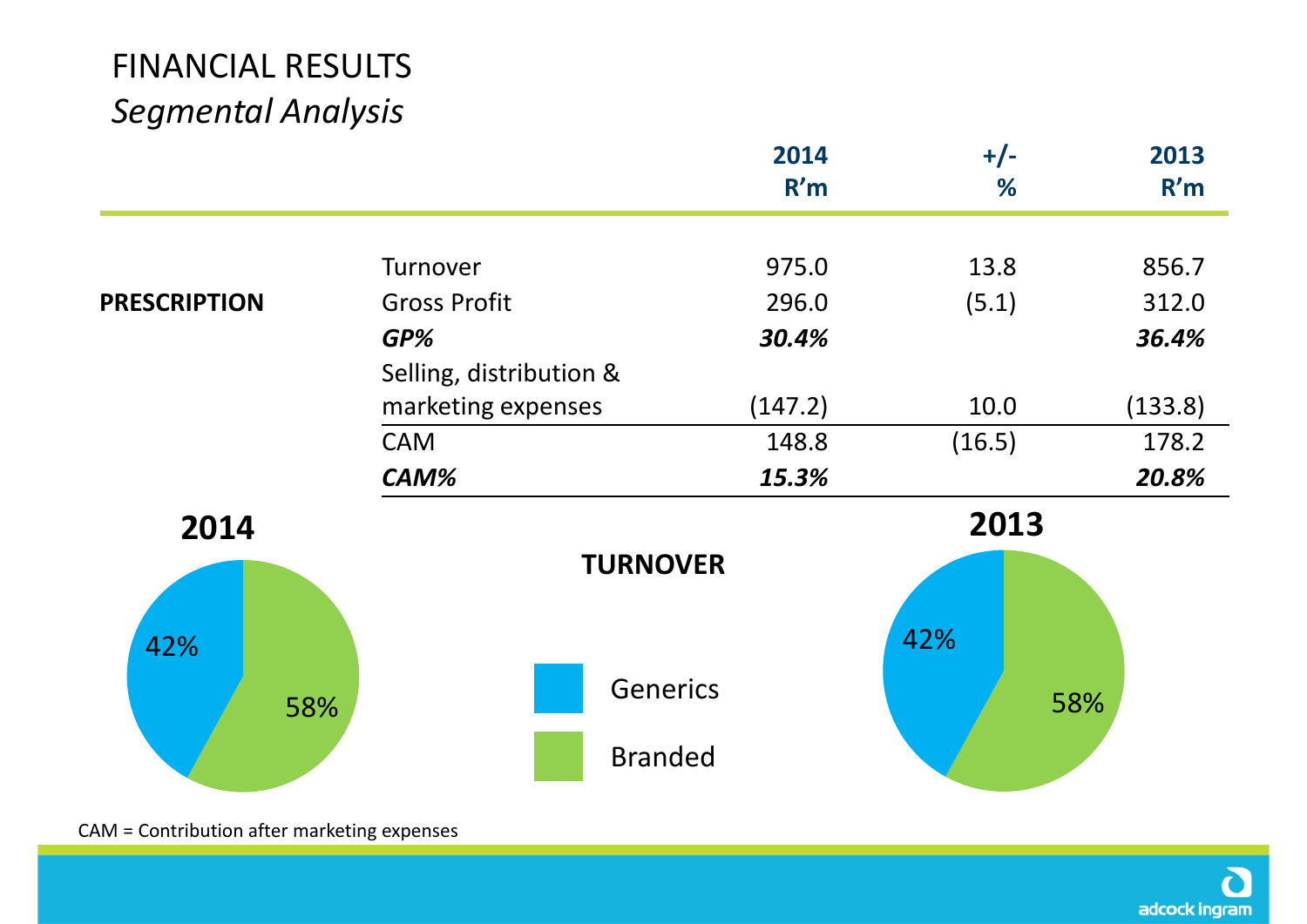|                 |                             | 2014<br>R'm | $+/-$<br>% | 2013<br>R'm |
|-----------------|-----------------------------|-------------|------------|-------------|
|                 | Turnover                    | 481.6       | 3.5        | 465.2       |
| <b>HOSPITAL</b> | <b>Gross Profit</b>         | 104.1       | (21.0)     | 131.7       |
|                 | $GP\%$                      | 21.6%       |            | 28.3%       |
|                 | Selling, distribution &     |             |            |             |
|                 | marketing expenses          | (59.9)      | (2.4)      | (61.4)      |
|                 | <b>CAM</b>                  | 44.2        | (37.1)     | 70.3        |
|                 | CAM%                        | 9.2%        |            | 15.1%       |
| 2014            | <b>TURNOVER</b>             |             | 2013       |             |
|                 |                             |             |            |             |
| 43%             | Public                      |             | 36%        |             |
| 57%             | Private                     |             |            | 64%         |
| $AA = C = 1$    | المترافية والمستوات والمتوا |             |            |             |

CAM <sup>=</sup> Contribution after marketing expenses

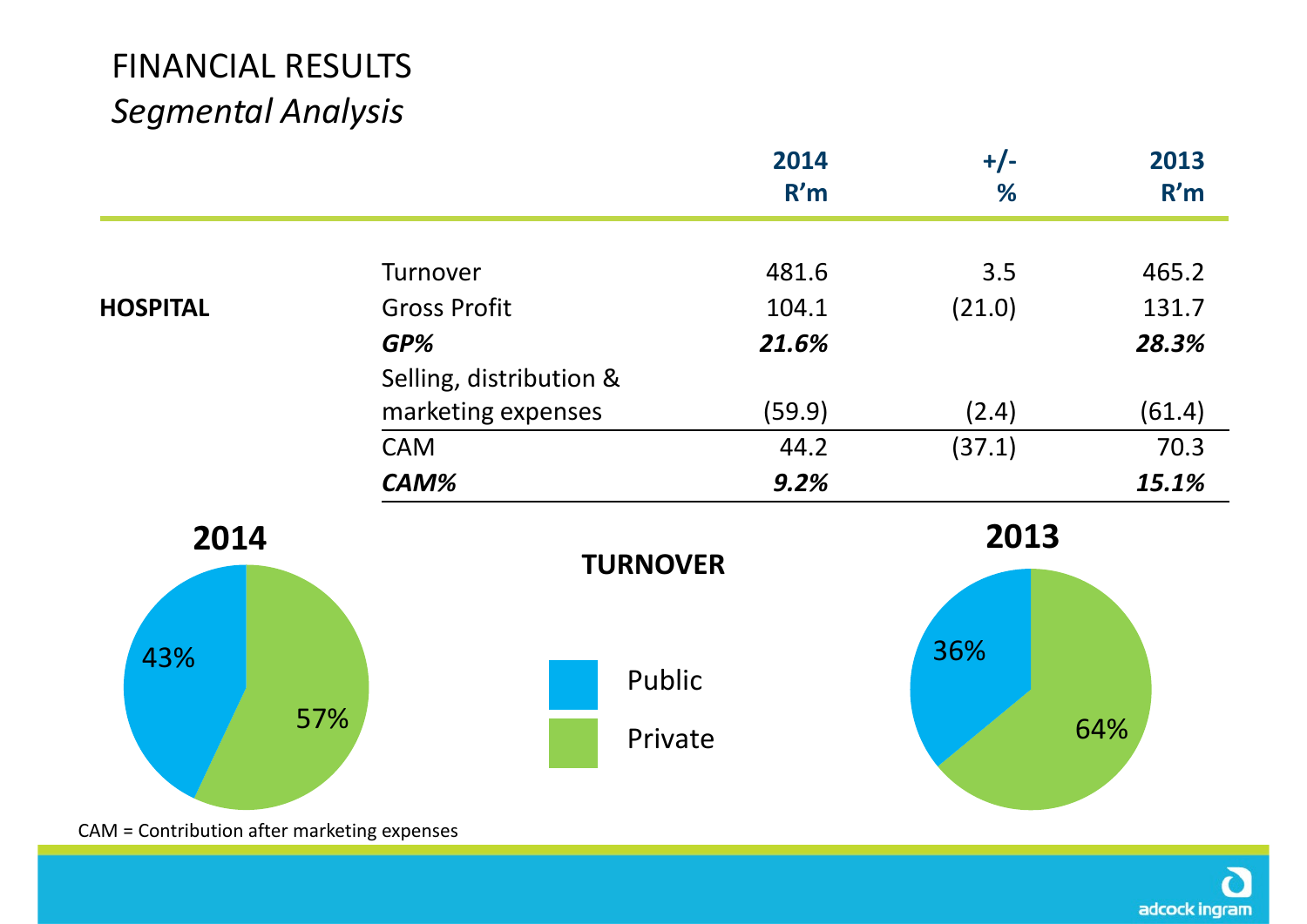|                                             |                         | 2014<br>R'm               | $+/-$<br>R'm | 2013<br>R'm |
|---------------------------------------------|-------------------------|---------------------------|--------------|-------------|
|                                             | Turnover                | 241.8                     | 121.5        | 120.3       |
| <b>REST OF AFRICA</b>                       | <b>Gross Profit</b>     | 126.2                     | 62.7         | 63.5        |
| & INDIA                                     | GP%                     | 52.2%                     |              | 52.8%       |
|                                             | Selling, distribution & |                           |              |             |
|                                             | marketing expenses      | (94.0)                    | (63.0)       | (31.0)      |
|                                             | <b>CAM</b>              | 32.2                      | (0.3)        | 32.5        |
|                                             | CAM%                    | 13.3%                     |              | 27.0%       |
| 2014                                        |                         |                           | 2013         |             |
| 10%                                         |                         | <b>TURNOVER</b>           | 5%           |             |
|                                             |                         | Southern Africa           |              |             |
| 90%                                         |                         | Rest of Africa &<br>India | 95%          |             |
| CAM = Contribution after marketing expenses |                         |                           |              |             |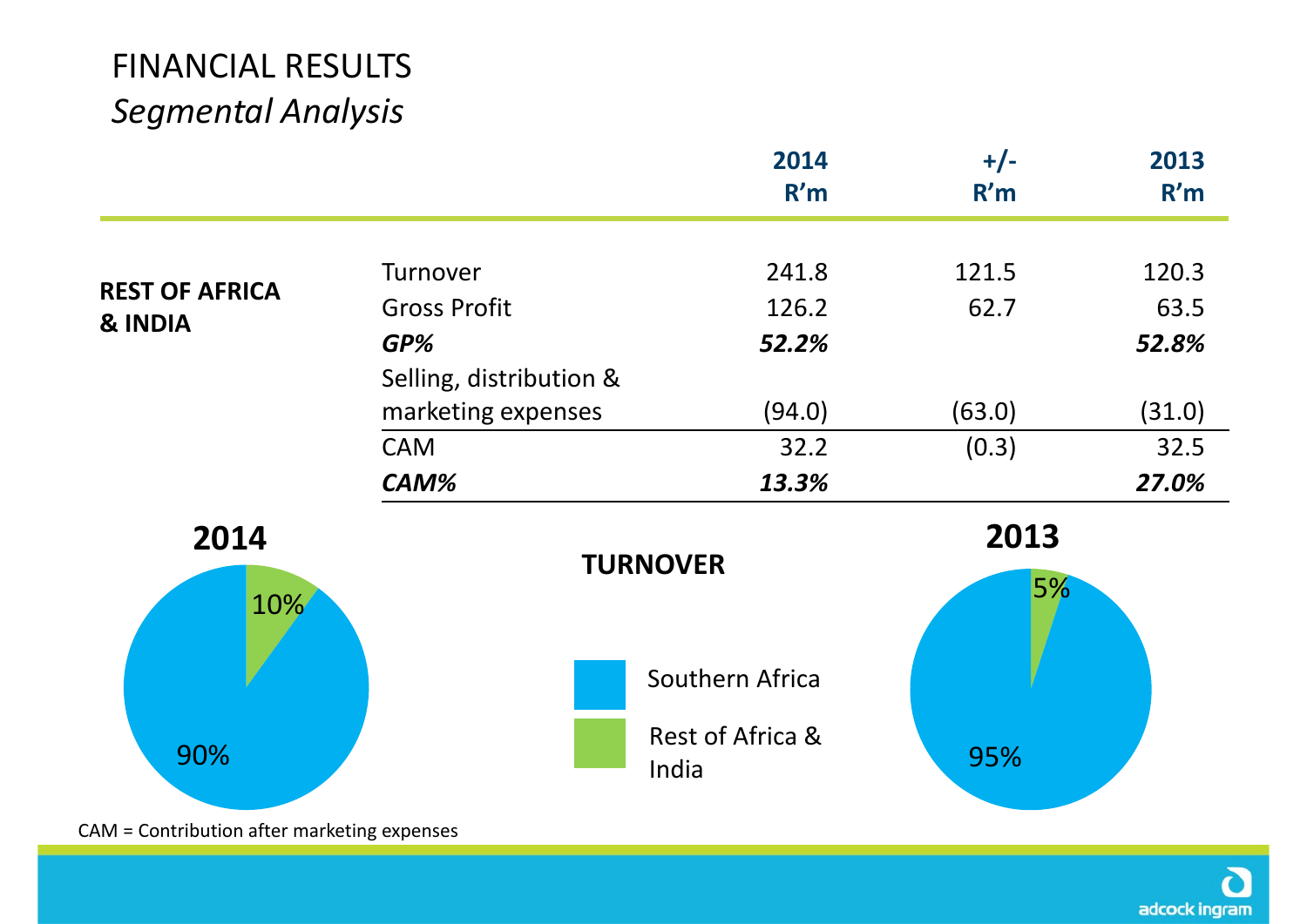#### FINANCIAL RESULTS *Statement of Financial Position*

|                             | <b>March</b> | <b>Sept</b> |
|-----------------------------|--------------|-------------|
|                             | 2014         | 2013        |
|                             | R'm          | R'm         |
| <b>Working capital</b>      | 1,751        | 1,776       |
| Inventories                 | 1,472        | 1,523       |
| Trade and other receivables | 1,395        | 1,548       |
| Trade and other payables    | (1, 116)     | (1, 295)    |
| <b>Borrowings</b>           | 1,319        | 1,315       |
| Loans                       | 1,000        | 100         |
| Net bank overdraft          | 308          | 1,210       |
| Other                       | 11           | 5           |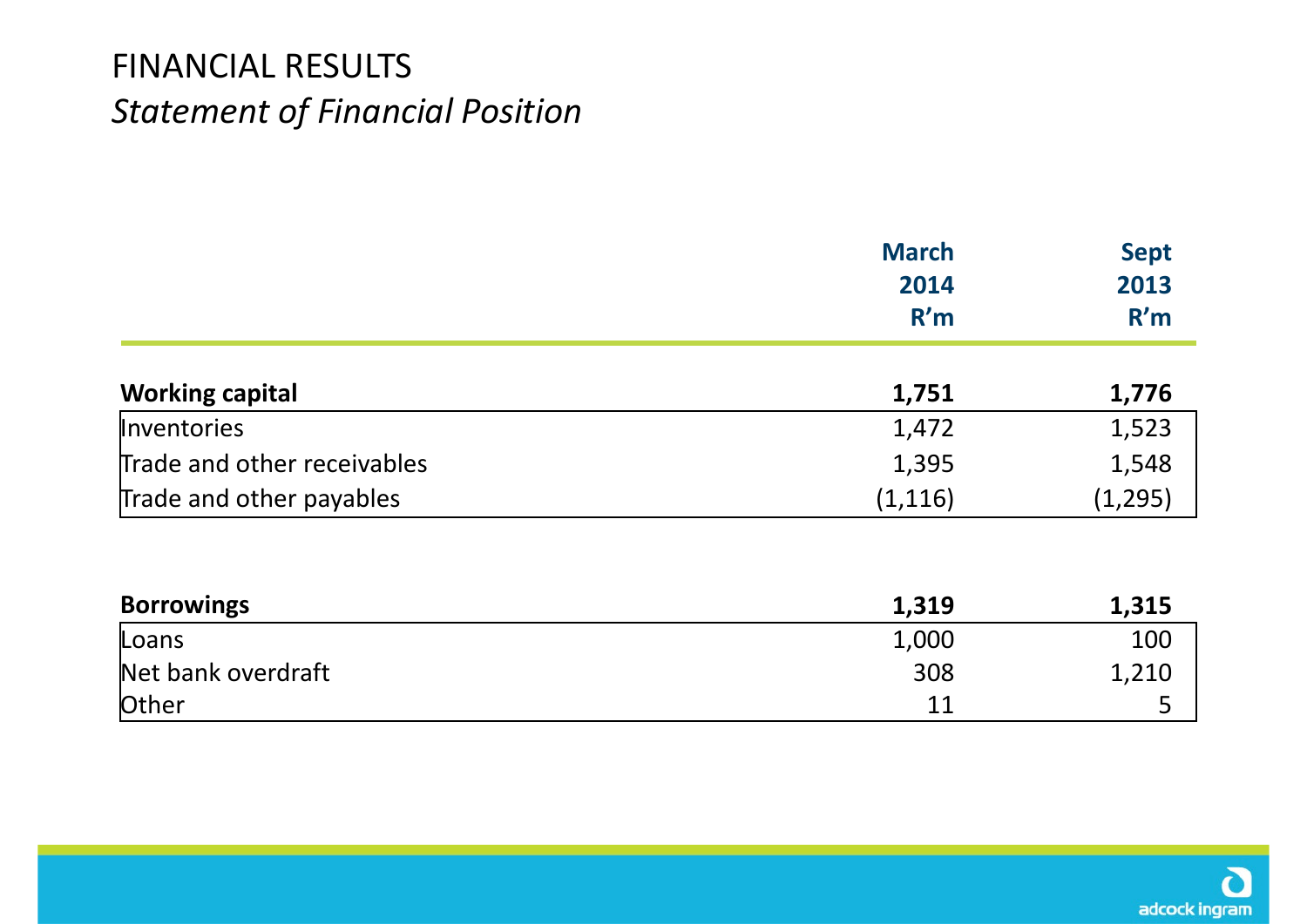



## **Regulatory Environment**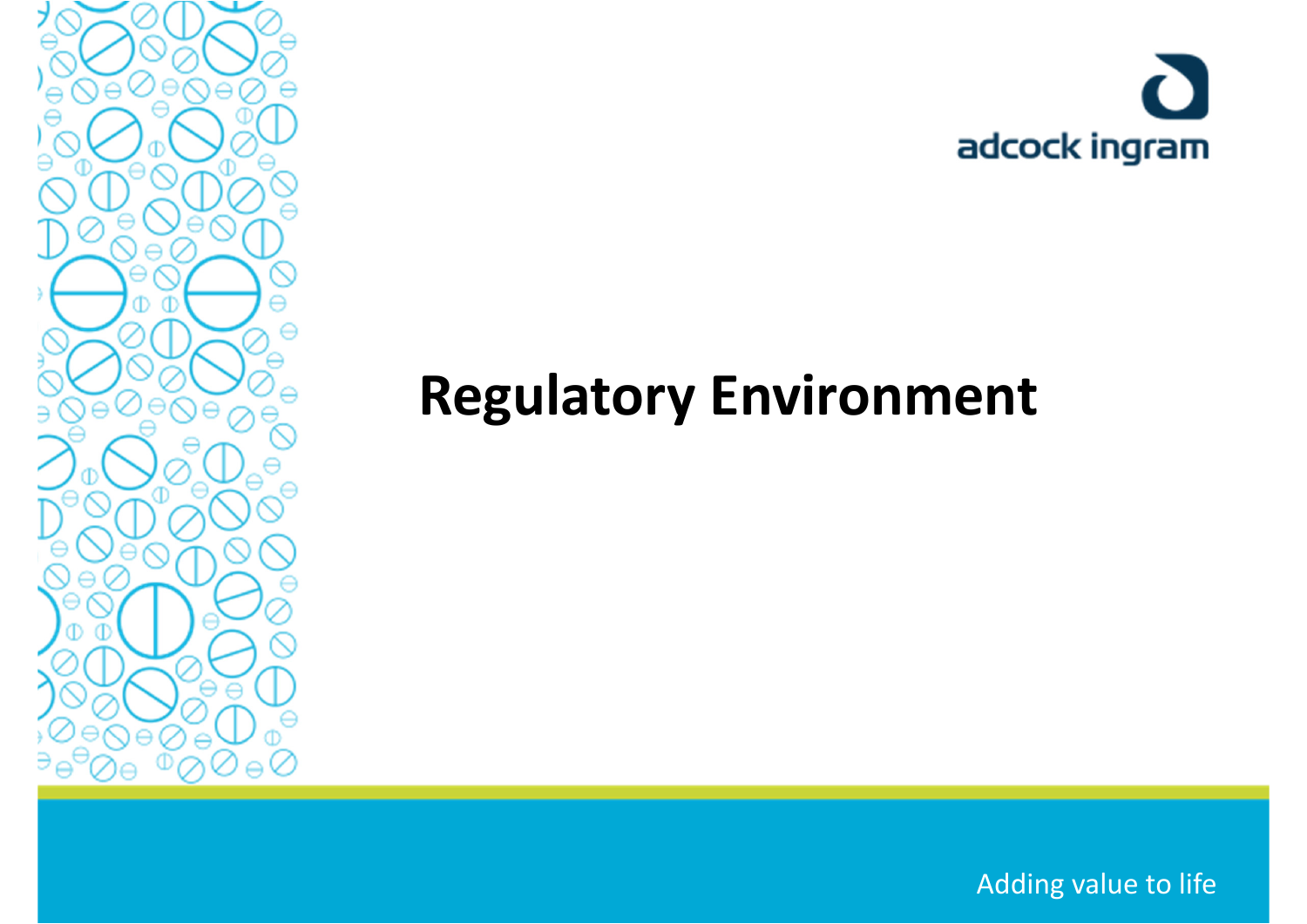## Regulatory Environment

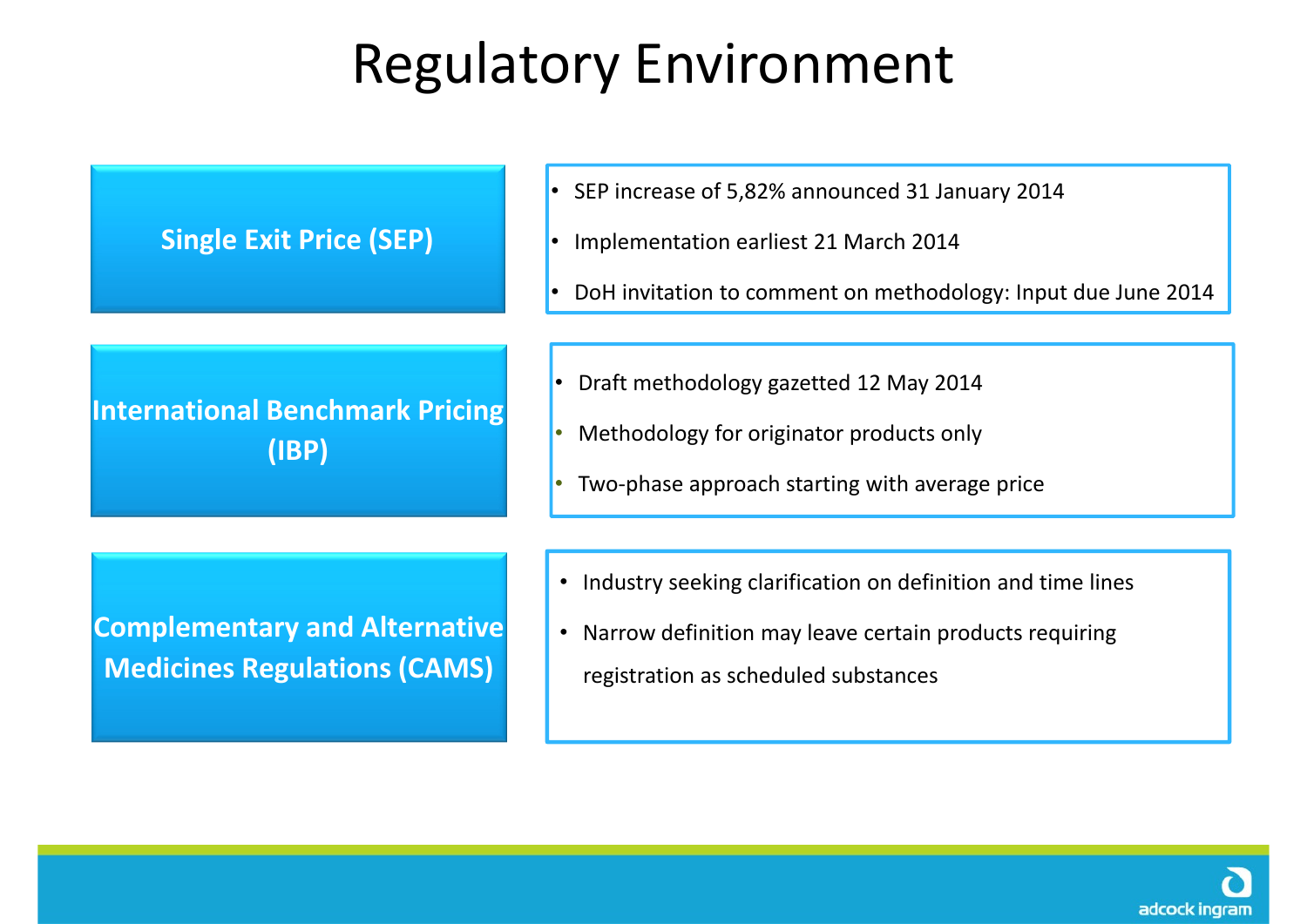

## **In‐Market Performance**

- **‐ Southern Africa**
- **‐ Rest of Africa**
- **‐ India**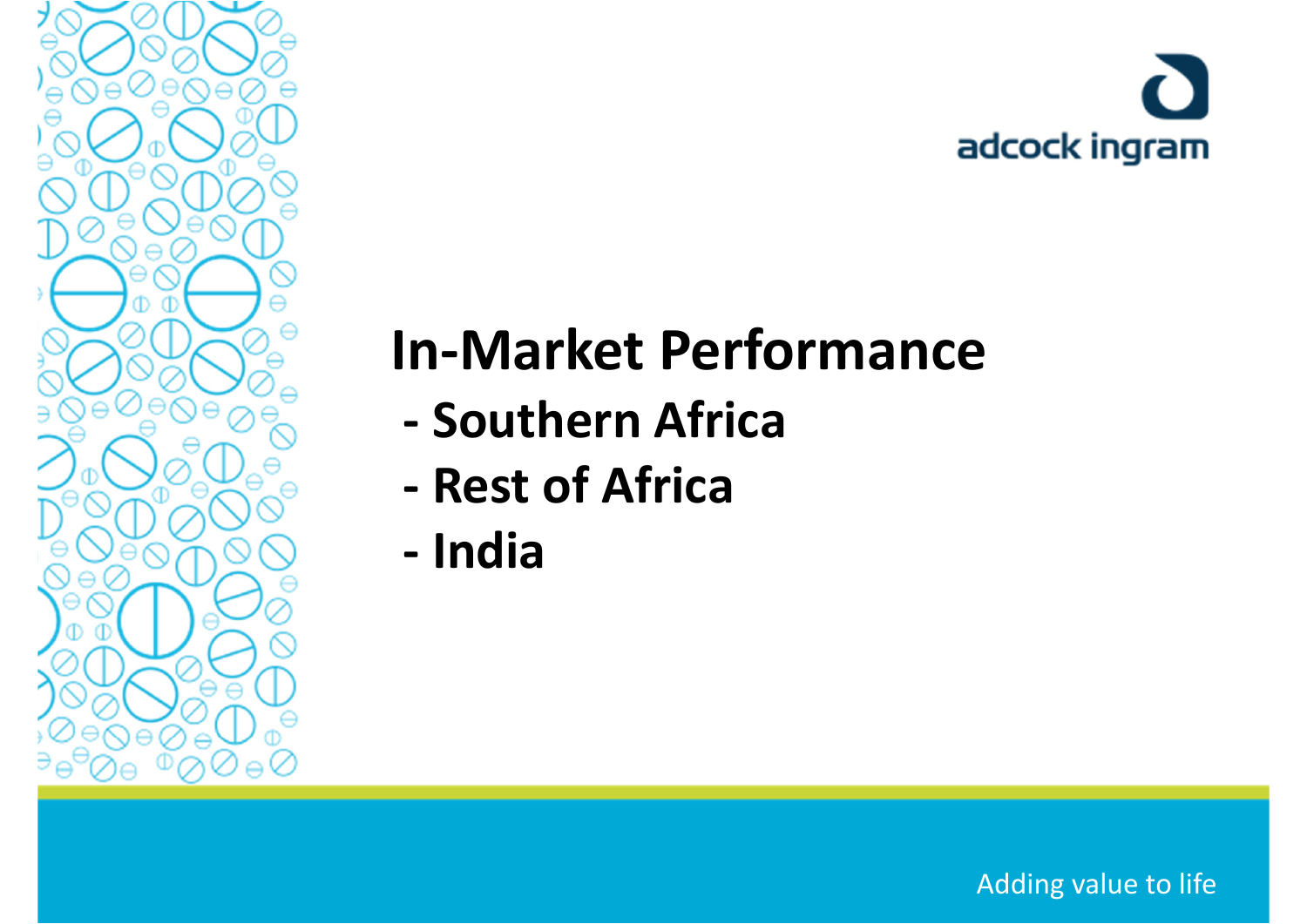



### **Southern Africa**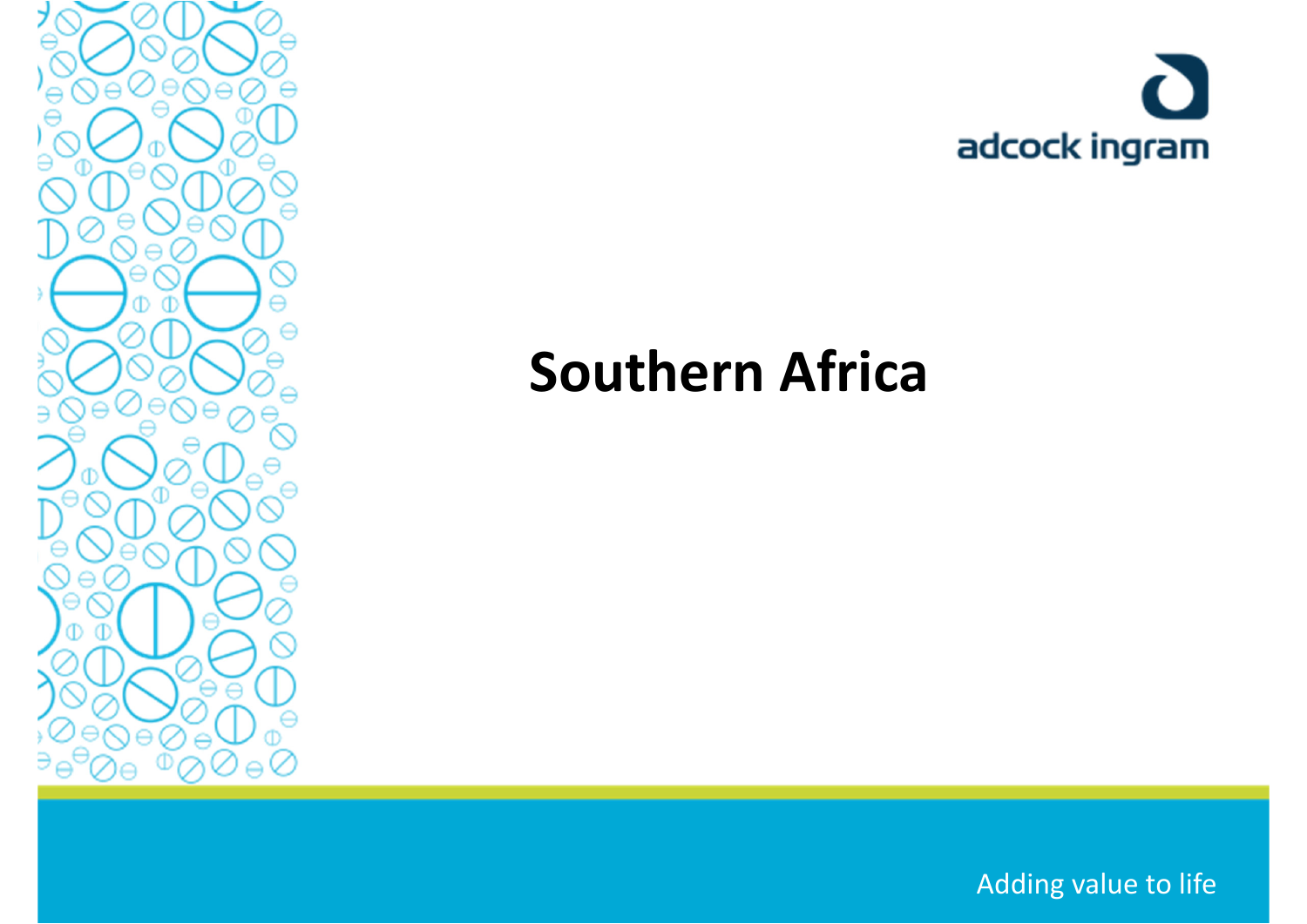### Over the Counter

- #1 rank in Pharmacy
- #2 rank in FMCG
- Market growth constrained over the last year
- Adcock Ingram market share declines over that same period in this weaker market
- Volume growth exceeds value growth as consumers down‐trade on our products



Source: IMS TPM‐MAT Mar 2014 (CUs) Source: Aztec MAT Mar 2014 (Packs)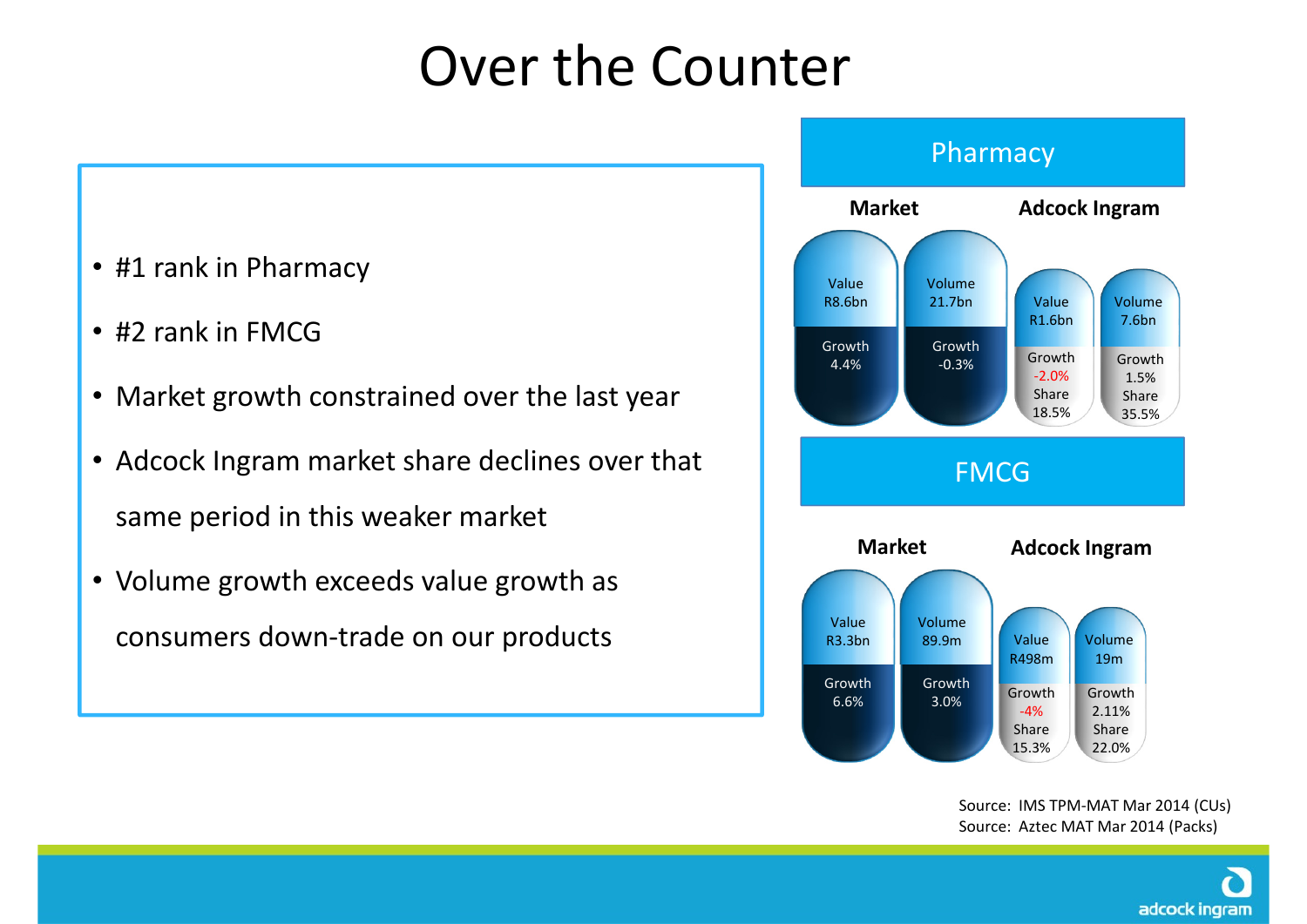### Prescription

### **Branded**

- Largest component of pharmaceutical market
- Dominated by multinationals
- Market growth low due to increase in genericisation
- Adcock Ingram performance well ahead of the market

### **Generics**

- #2 volume position in the market
- Attractive and growing market



Source: IMS TPM‐MAT Mar 2014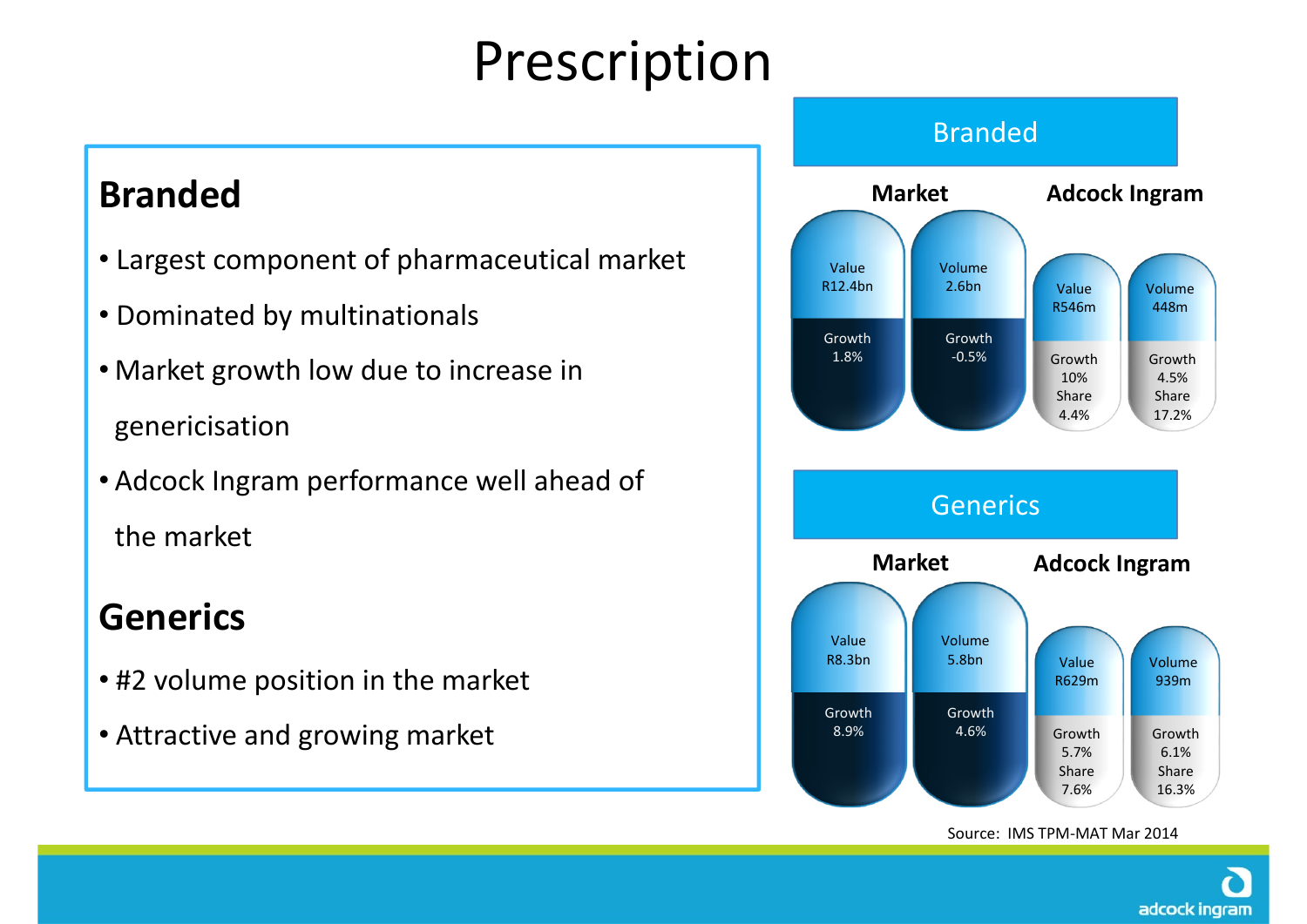# Hospital



Source: Internal Company Information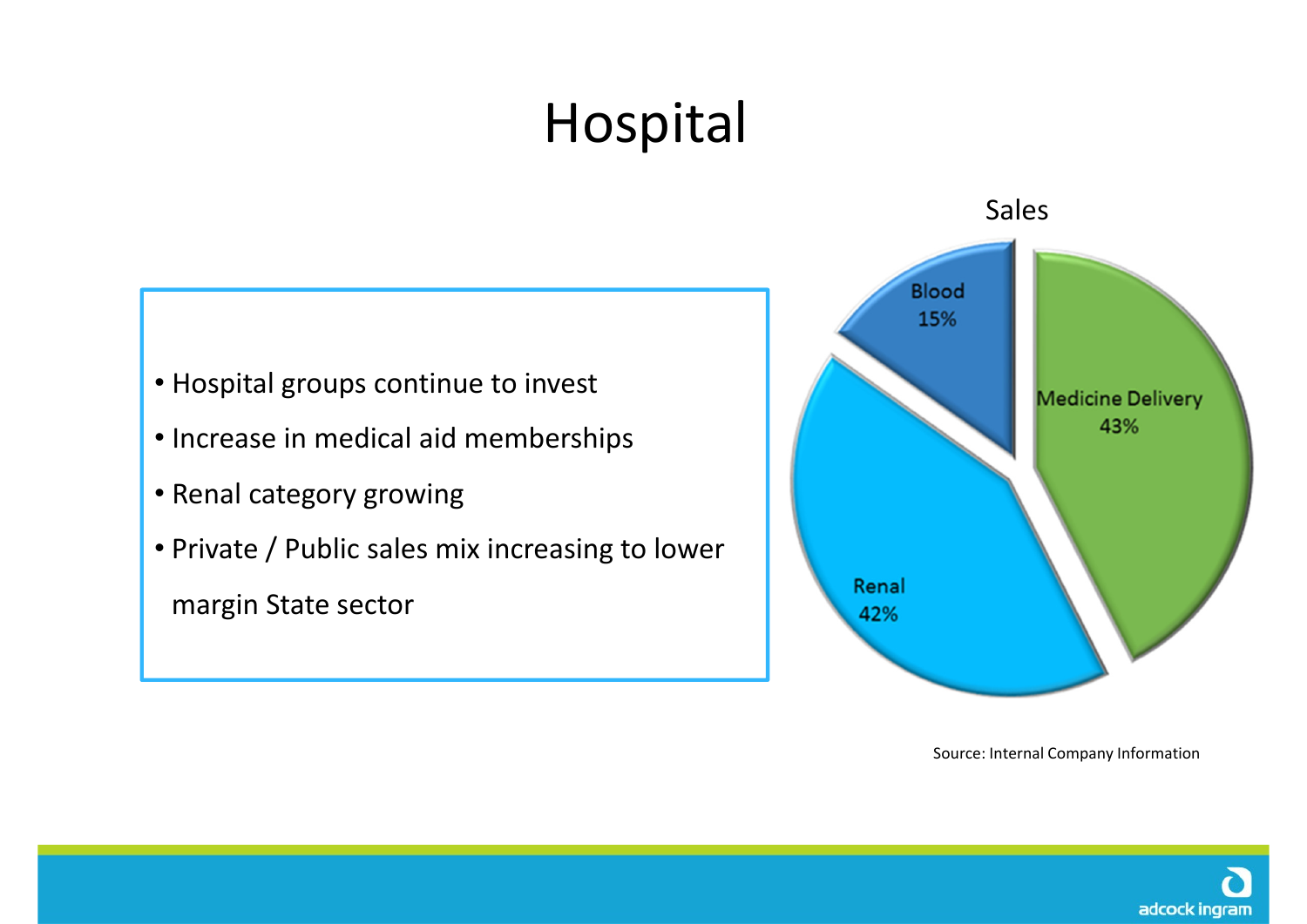



### **Rest of Africa & India**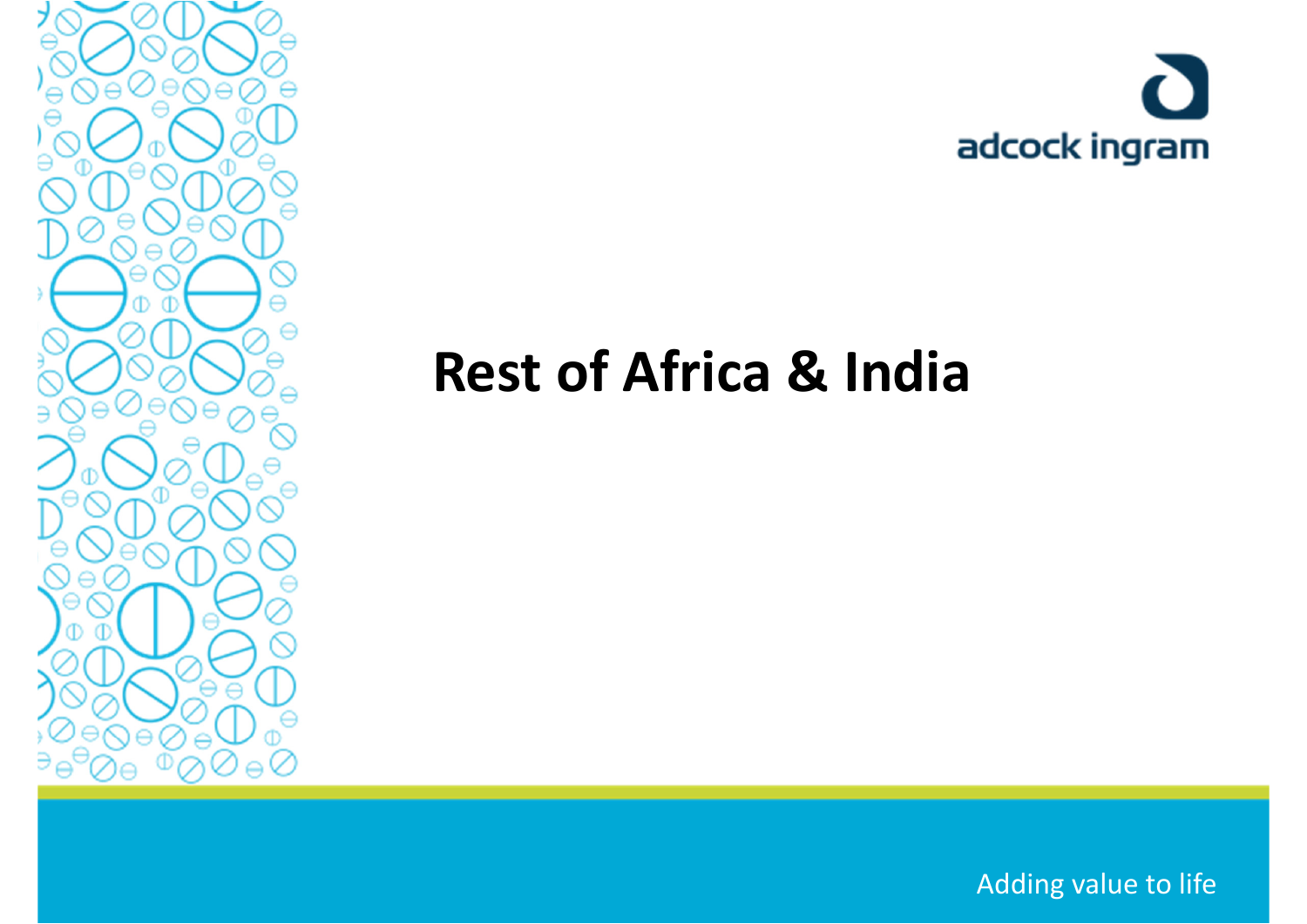### Rest of Africa

- Ghana and Kenya performances have improved
- Zimbabwe performance hindered by liquidity constraints
- Regulatory environment not harmonised

# India

- •Regulatory environment becoming increasingly complex
- •Affects product registration and pricing